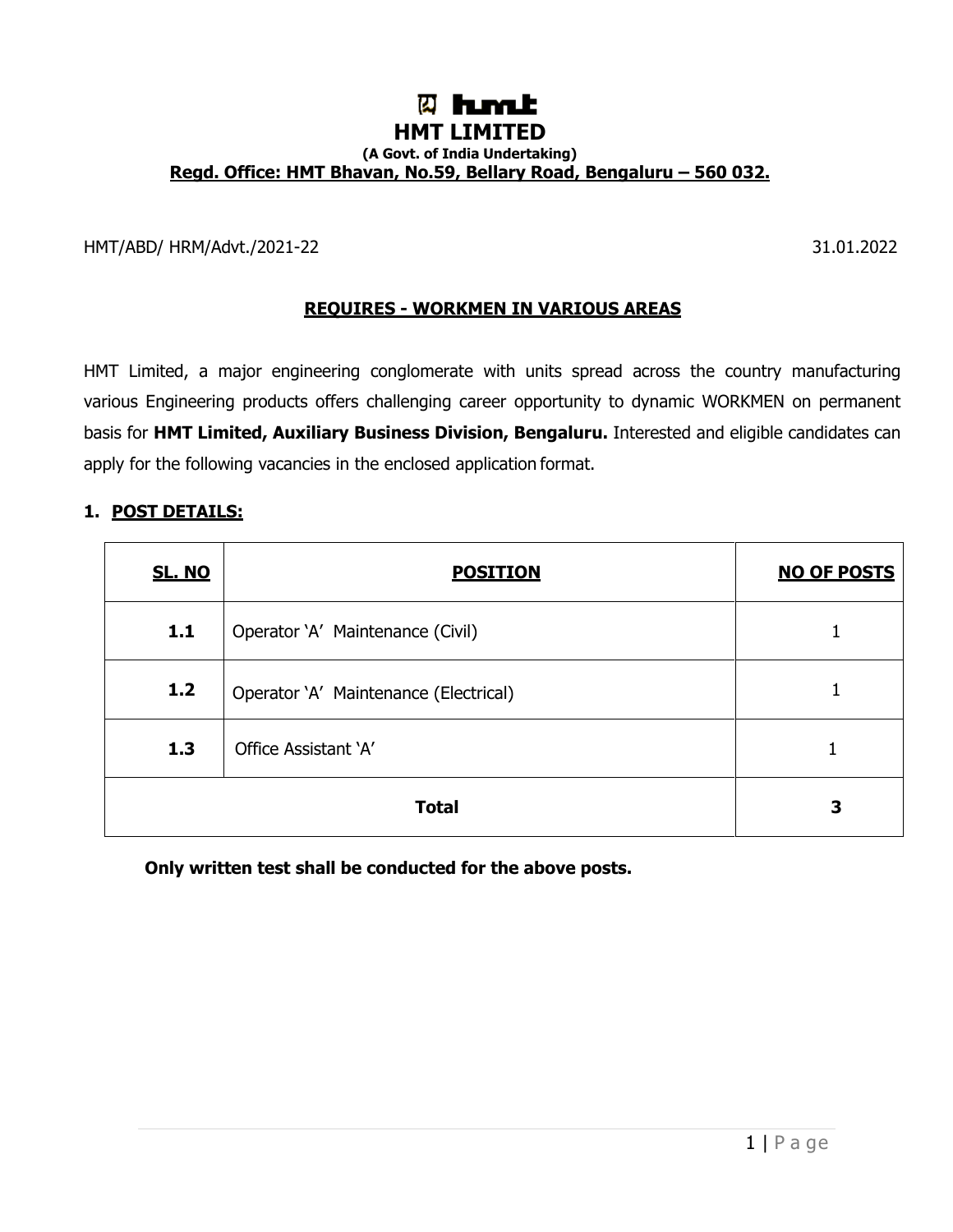# **JOB DETAILS**

| <b>SL. NO: 1.1</b>        | Operator 'A' - Maintenance (Civil)                                                                                                                                                                                                             |  |  |  |  |  |  |
|---------------------------|------------------------------------------------------------------------------------------------------------------------------------------------------------------------------------------------------------------------------------------------|--|--|--|--|--|--|
| <b>GRADE</b>              | <b>WG III</b>                                                                                                                                                                                                                                  |  |  |  |  |  |  |
| <b>NO. OF POST</b>        | <b>1 Post</b> for HMT Limited, Auxiliary Business Division, Bengaluru.                                                                                                                                                                         |  |  |  |  |  |  |
| <b>UPPER AGE LIMIT</b>    | 30 years (As On 01.01.2022)                                                                                                                                                                                                                    |  |  |  |  |  |  |
| <b>PAY SCALE</b>          | Rs.9140 - 23,150/- Approx. CTC Rs.4.11 lakhs p/a                                                                                                                                                                                               |  |  |  |  |  |  |
| <b>POST OUALIFICATION</b> | Should have minimum 3 years experience in maintenance of Civil and                                                                                                                                                                             |  |  |  |  |  |  |
| <b>EXPERIENCE</b>         | <b>Estate Related works.</b>                                                                                                                                                                                                                   |  |  |  |  |  |  |
| <b>OUALIFICATION</b>      | 3-years full time Diploma in Civil Engineering from recognized institute with<br>good academic record. Candidates should have minimum 60% marks,<br>relaxed to 50% marks for SC / ST candidates. Computer knowledge is<br>essential.           |  |  |  |  |  |  |
| <b>JOB DESCRIPTION:</b>   | Should be able to handle day to day maintenance related activities of<br>Township, Factory Structures like painting works, Roof Treatment of<br>township quarters, Premises carpentry & Masonry works of township and<br>office buildings etc. |  |  |  |  |  |  |

| <b>SL. NO: 1.2</b>        | <b>Operator `A' - Maintenance</b><br>(Electrical)                           |
|---------------------------|-----------------------------------------------------------------------------|
| <b>GRADE</b>              | <b>WG III</b>                                                               |
| <b>NO. OF POST</b>        | 1 Post for HMT Limited, Auxiliary Business Division, Bengaluru.             |
| <b>UPPER AGE LIMIT</b>    | 30 years (As On 01.01.2022)                                                 |
| <b>PAY SCALE</b>          | Rs.9140 - 23,150/- Approx. CTC Rs.4.11 lakhs $p/a$                          |
| <b>POST OUALIFICATION</b> | Should have minimum 3 years experience in Electrical Related works.         |
| <b>EXPERIENCE</b>         |                                                                             |
| <b>OUALIFICATION</b>      | 3- years full time Diploma in Electrical / Electronics from recognized      |
|                           | institute with good academic record. Candidates should have minimum         |
|                           | 60% marks, relaxed to 50% marks for SC / ST candidates. Computer            |
|                           | knowledge is essential.                                                     |
| <b>JOB DESCRIPTION:</b>   | Should be able to handle all electrical related works including repairs and |
|                           | maintenance electrical billing O H lines & other related works.             |

| <b>SL. NO: 1.3</b>          | <b>Office Assistant 'A'</b>                                                                                                                                                                                                                                              |  |  |  |  |  |
|-----------------------------|--------------------------------------------------------------------------------------------------------------------------------------------------------------------------------------------------------------------------------------------------------------------------|--|--|--|--|--|
| <b>GRADE</b>                | <b>WG III</b>                                                                                                                                                                                                                                                            |  |  |  |  |  |
| <b>NO. OF POST</b>          | 1 Post for HMT Limited, Auxiliary Business Division, Bengaluru.                                                                                                                                                                                                          |  |  |  |  |  |
| <b>UPPER AGE LIMIT</b>      | 30 years (As On 01.01.2022)                                                                                                                                                                                                                                              |  |  |  |  |  |
| <b>PAY SCALE</b>            | Rs.9140 - 23,150/- Approx. CTC Rs.4.11 lakhs p/a                                                                                                                                                                                                                         |  |  |  |  |  |
| <b>POST OUALIFICATION</b>   | Should have minimum 3 years experience in Accounts related works.                                                                                                                                                                                                        |  |  |  |  |  |
| <b>EXPERIENCE(IN YEARS)</b> |                                                                                                                                                                                                                                                                          |  |  |  |  |  |
| <b>OUALIFICATION</b>        | 3-years full time B Com from recognized institute with good academid<br>record. Candidates should have minimum 60% marks, relaxed to 50%<br>marks for SC / ST candidates. Computer knowledge is essential.                                                               |  |  |  |  |  |
| <b>JOB DESCRIPTION:</b>     | Should be capable to handle cash & wages section. Bank book and cash<br>book verification and up-dation, Arranging payment to suppliers, GST<br>returns, Sales tax and professional tax, Assisting in finalization of accounts,<br>Execution of Tally, ERP software etc. |  |  |  |  |  |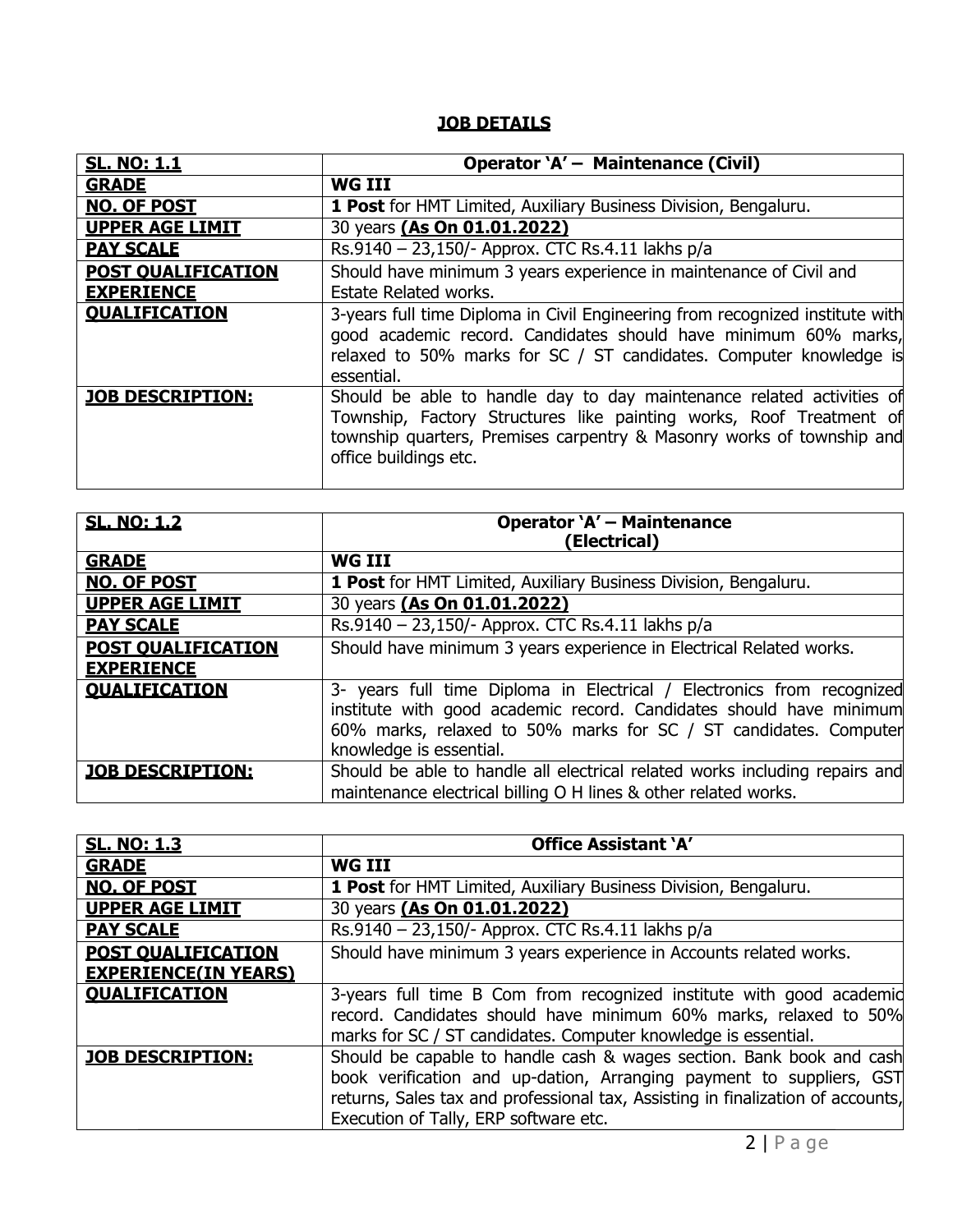#### **2. REMUNERATION:**

In addition to the Basic Pay, the compensation package includes Dearness Allowance (DA) as applicable from time to time, Company Accommodation / HRA, Canteen subsidy, Washing Allowance, Provident Fund, Gratuity, Medical facility, Conveyance Reimbursement, Performance Payment, Monthly Incentives, Leave Encashment etc., as per the Company Rules. HRA is variable depending upon the place of posting. In case Company quarters are availed, no HRA is Payable.

#### **3. SELECTION PROCESS:**

- 1. Selection will be made strictly on the basis of total of aggregate academic achievement (30 marks), experience (30 marks) & performance in the written test (40 marks).
- 2. The management reserves the right to raise / lower the minimum eligibility standards / criteria by taking into account the qualification and relevant experience while short-listing for the candidates to attend the written test.
- 3. Management reserves the right to relax age and experience as also to consider related qualification & experience in case of deserving / exceptional candidates.
- 4. The management reserves the right to recommend / select the candidate for any Units of HMT Limited.
- 5. The Management reserves the right to set an upper level and lower level of cut off marks obtained by the candidate in their academic qualification for short-listing the candidates.
- 6. Mere conformity to the job requirements will not entitle a candidate to be called for written test. Management reserves the right to reject the application without assigning any reason, to increase/decrease the number of posts depending on the requirement, raise the Standard of Specifications to restrict the number of candidates to be called for written test.
- 7. Eligible candidates short-listed based on the initial screening will be called for written test. Instructions regarding written test will be intimated to the short-listed candidates individually through e-mail and Speed Post.

# **4. MEDICAL FITNESS:**

Candidates shall be subjected to medical examination by the Company's Medical Officer prior to their appointment after due selection. Those found medically unfit will not be appointed and the offer letter shall stand withdrawn in such cases.

# **5. APPLICATION / PROCESSING FEES:**

A non-refundable account payee **Demand Draft for Rs. 500/- for General, EWS & OBC which includes Rs.250/- as Application Fee and Rs. 250/- as processing fee. Only Rs.250/- will be the processing fee for SC / ST category,** drawn in favour of HMT Limited, Auxiliary Business Division, on any Scheduled Bank payable at Bengaluru is to be enclosed along with the prescribed application. No other mode of payment is acceptable. Candidates are advised to write their name and address on reverse side of Demand Draft. **No fee is to be paid by Persons with Disability (PWD).** Application without proper Demand Draft (except PWD) will be summarily rejected.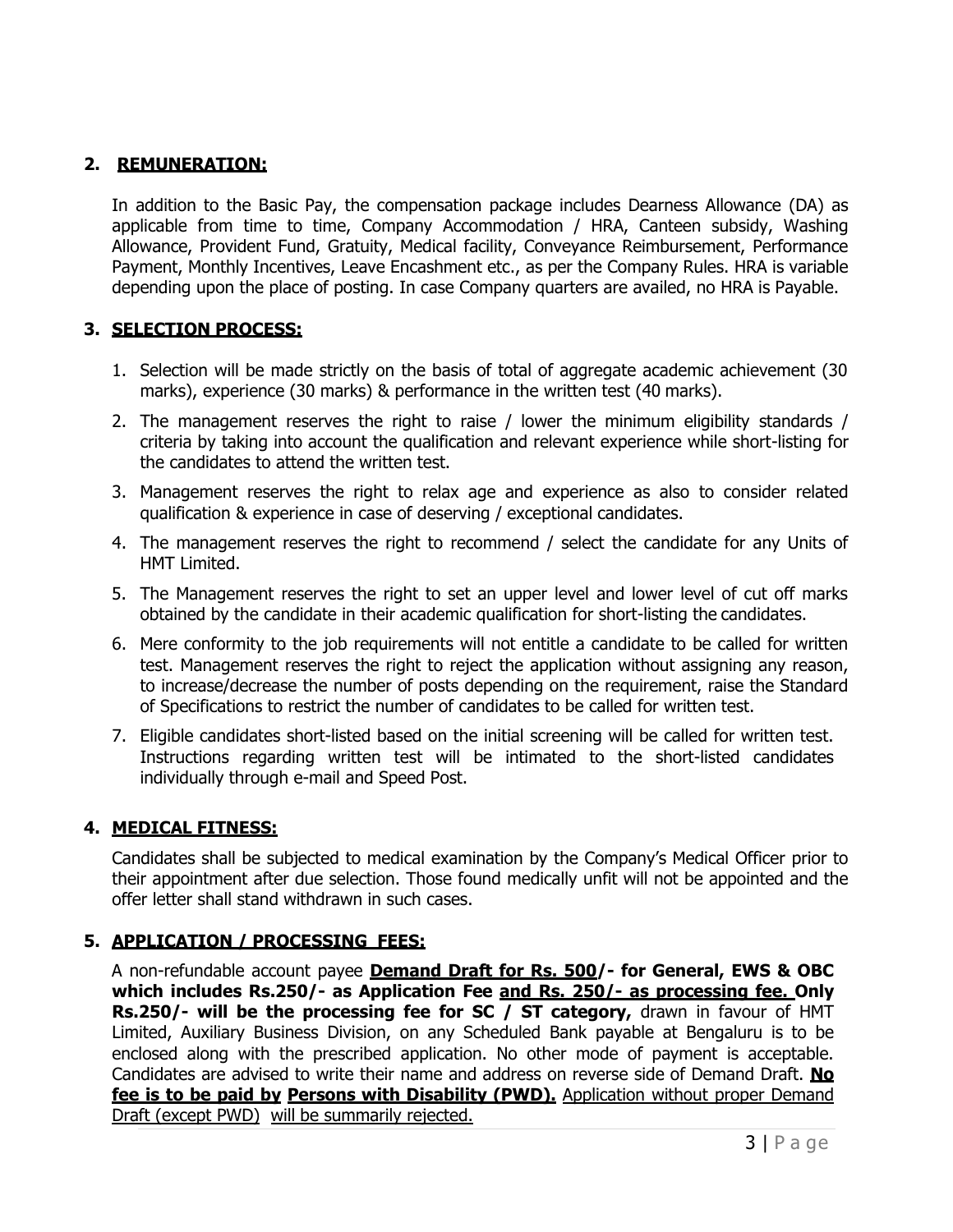#### **6. RESERVATIONS & RELAXATIONS:**

- 1. Reservations and Age relaxation for different categories viz., SC / ST / OBC / PWD / Ex-Servicemen / Minority / EWS etc., are as per Govt. of India Directives.
- 2. Candidates belonging to SC/ST/OBC/PWD/Minority/Ex-Servicemen/ EWS category should enclose copy of the certificate issued by the Competent Authority to that effect.
- **3.** Candidates belonging to OBC category are required to produce the recently obtained **OBC** Certificate and self-undertaking for OBC (Non-creamy layer) status (not older than 6 months as on the date of advertisement) in the format prescribed by Govt. of India, issued by Competent Authority **(format available in Careers section of our**  website **[www.hmtindia.com\)](http://www.hmtindia.com/).**
- 4. Candidates applying under EWS category are required to produce 'Income and Asset of the Family Certificate' in the prescribed format (format available in Careers section of our website **[www.hmtindia.com\)](http://www.hmtindia.com/).**
- 5. Candidates belonging to PWD/Ex-Servicemen are required to furnish attested copies of certificates in support of their claim.

#### **7. GENERAL CONDITIONS:**

- 1. Only Indian Nationals need apply.
- 2. Incomplete application or applications not in the prescribed format will be rejected and no correspondence in this regard will be entertained.
- 3. Candidates fulfilling the above said criteria of qualification, experience only need apply.
- 4. Wherever CGPA / OGPA or letter grade in a qualifying degree is awarded, equivalent percentage of marks should be indicated in the application form as per norms adopted by University/Institute. Please also attach a supporting document to this effect from University / Institute.
- 5. If any information provided by the candidate is found to be false or not found in conformity with eligibility criteria mentioned in the advertisement, then the same will be liable for rejection at any stage of selection process or even after appointment.
- 6. Any canvassing by or on behalf of the candidates or by bringing political or other outside influence with regard to selection / appointment shall be a disqualification.
- 7. Applicants serving in Government Departments / Public Sector Enterprises / Semi-Govt. Organizations should apply through proper channel or produce **No Objection Certificate** at the time of written test, failing which they will not be permitted to appear for the written test.
- 8. Only candidates selected after written test will be called for document verification. The selected candidate has to produce the original documents/certificates/testimonials in proof of Age (Only SSLC/SSC/ 10<sup>th</sup> Standard Board Certificate will be admitted as proof of age), qualification, experience, caste/category as mentioned/enclosed in the application at the time of document verification. If any information provided by the candidate is found to be false or not found to be in conformity with eligibility criteria at the time of document verification, then the candidature shall be liable for rejection.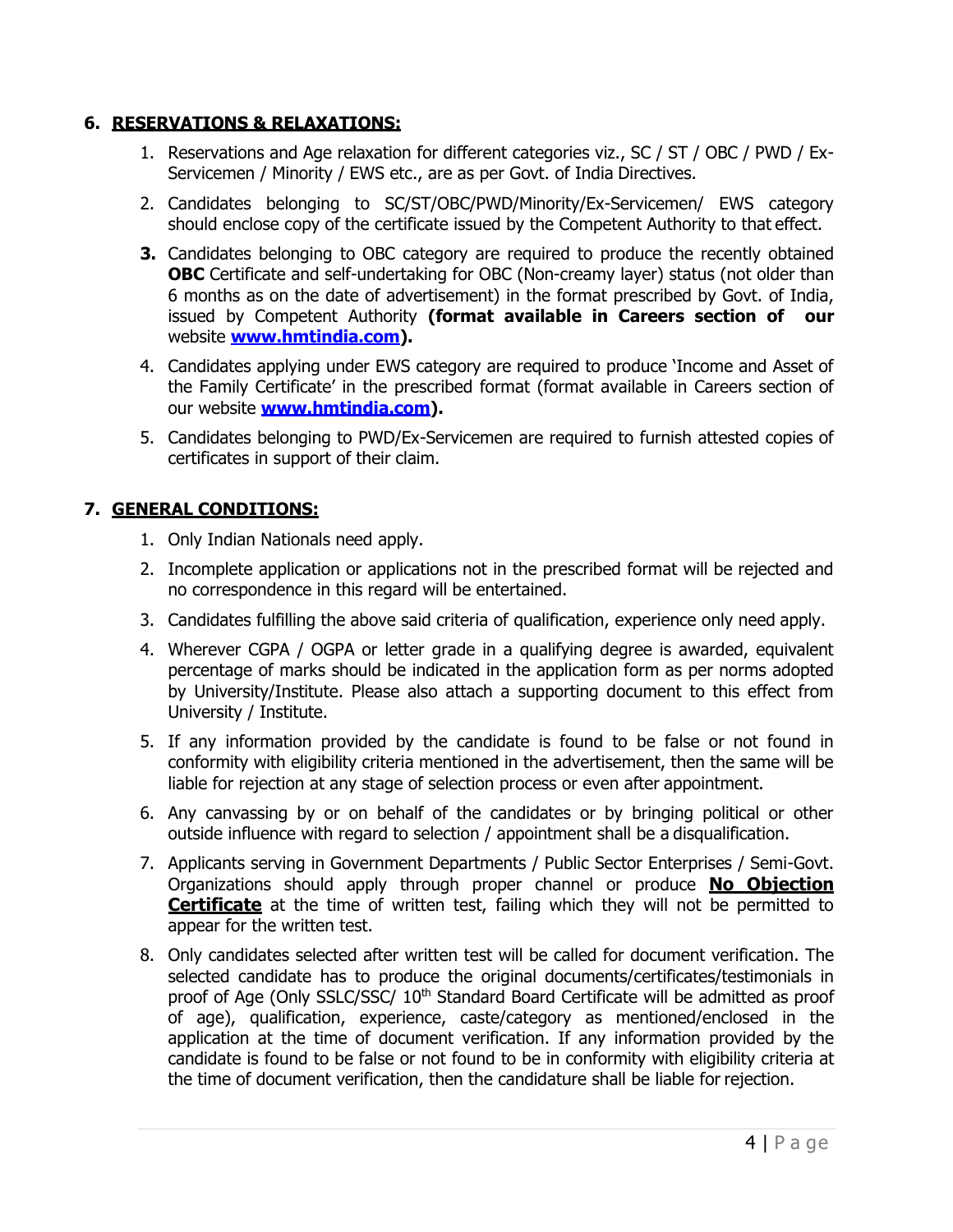- 9. The outstation candidates called for documents verification will be paid to and fro SLEEPER CLASS train fare by the shortest route or actuals whichever is lower on production of proof of journey. **No TA or DA will be paid for appearing in the written test**.
- 10. Appointment of selected candidates is subject to verification of Caste and Character and Antecedents & past employment, as the case may be, from the concerned authorities as per rules of the Company.
- 11. The Company will not be responsible for any damage / injury / loss to the individual, if any, sustained during the entire selection process and journey.
- 12. The Management reserves the right to cancel subject notification part or the entire recruitment / selection process at its discretion. Management also reserves the right to absorb the selected candidates based on experience & qualification as per requirement of the Company, at its sole discretion. No correspondence will be entertained from the candidates who have not been short listed for the written test.
- 13. No correspondence regarding the rejection of application in case of ineligibility will be entertained.
- 14. Management will not be responsible for delayed receipt/non-receipt of applications.
- 15. Management reserves the right to call or not to call any/all of the candidates who have responded against this advertisement.
- 16. The selected candidate shall have to indicate his / her acceptance of the offer within one week from the receipt of offer, if not, the same will be offered to next candidate in the order of merit. However, the Competent Authority may grant extension of time depending upon the exigencies on case to case basis.
- 17. The list of selected candidates is valid upto one year only after the date of written test. The appointment / offer letter for placement of candidates will be issued as and when the vacancy arises.
- 18. Number of vacancies notified may increase / decrease at the discretion of the Company & the decision of Management regarding selection will be final.
- 19. The Company also reserves the right to cancel / curtail / enlarge the recruitment process and/ or the selection process there under without any further notice and without assigning any reasons.
- 20. The placement will be on permanent basis with six months **PROBATION PERIOD.** The candidates are required to execute **SERVICE BOND** along with the **SURETY**  agreeing to serve the Company for the period of **THREE YEARS,** including probationary period.
- 21. Court of jurisdiction for any dispute will be at Bengaluru.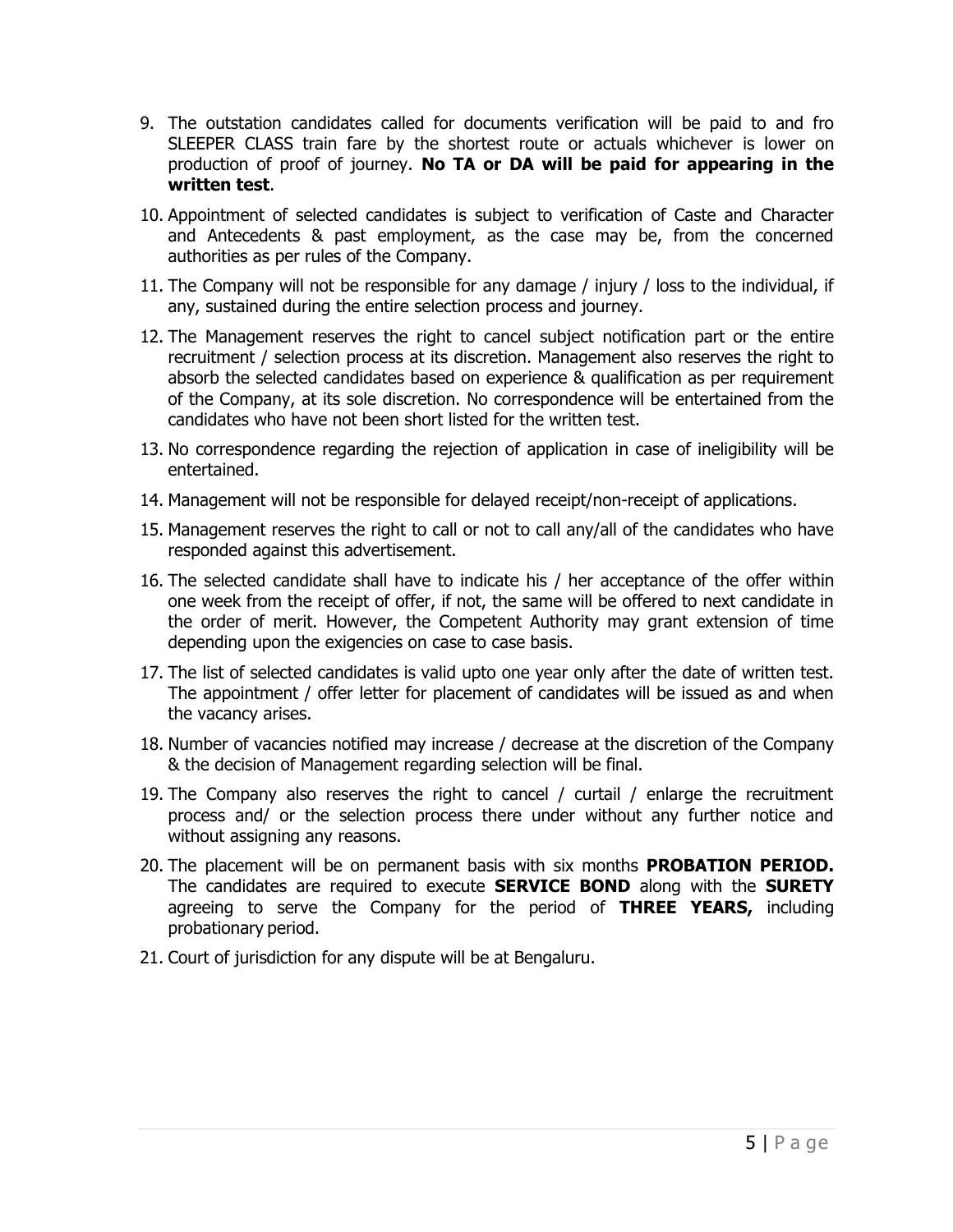#### **8. HOW TO APPLY:**

Application in the prescribed format as enclosed, duly filled enclosing therewith the Demand Draft and a set of self attested photocopies of the relevant certificates in proof of qualification, age, category, experience etc., (all the relevant original certificates should be produced at the time of interview) and affixing passport size photograph at the space provided, should be sent in a sealed cover superscribed "**APPLICATION FOR THE POST OF ……………………………………** so as to reach the following address **on or before 28.02.2022.**

Application has to be sent through Ordinary post / Speed Post / Registered Post / Courier only. Application received through other modes viz., Fax / E-mail / By hand will not be accepted and summarily rejected.

For any further clarifications please free to get in touch with us on 080-28381320

**THE DEPUTY MANAGER (HR&A), HMT LIMITED, AUXILIARY BUSINESS DIVISION, JALAHALLI BENGALURU – 560 013.**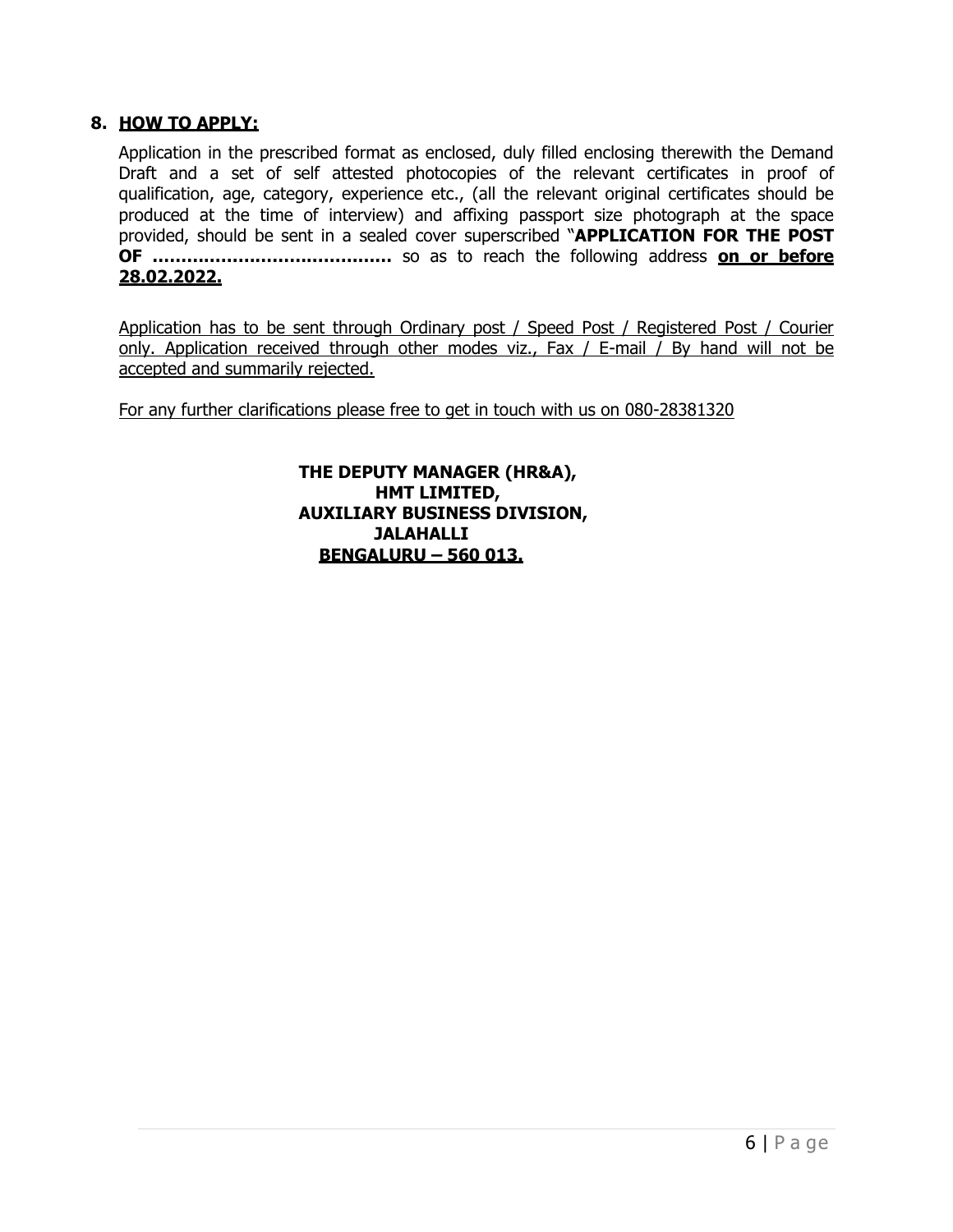|     | <b>Documents Enclosed</b>                                                                                                                                                                                                                                                    |            | Status (tick the<br>relevant column) |           |  |
|-----|------------------------------------------------------------------------------------------------------------------------------------------------------------------------------------------------------------------------------------------------------------------------------|------------|--------------------------------------|-----------|--|
|     |                                                                                                                                                                                                                                                                              | <b>Yes</b> | <b>No</b>                            | <b>NA</b> |  |
| 1.  | Proof of Date of Birth (only SSLC/SSC/10 <sup>th</sup> Standard Board<br>Marks Card will be admitted as proof of age).                                                                                                                                                       |            |                                      |           |  |
| 2.  | Proof of Caste $-$ SC/ST in the prescribed format.                                                                                                                                                                                                                           |            |                                      |           |  |
| 3.  | Latest OBC Certificate (Non-creamy layer) in the format as<br>applicable for appointment to posts under Govt. of India to be<br>produced.                                                                                                                                    |            |                                      |           |  |
| 4.  | Minority declaration Certificate.                                                                                                                                                                                                                                            |            |                                      |           |  |
| 5.  | Ex-Servicemen Certificate.                                                                                                                                                                                                                                                   |            |                                      |           |  |
| 6.  | Income and Asset Certificate in the format as applicable for<br>EWS category.                                                                                                                                                                                                |            |                                      |           |  |
| 7.  | PWD certificate issued by the Competent Authority (Govt.<br>Hospital or Medical Board attached to Special Employment<br>Exchange for the handicap) as per the "Persons with<br>Disabilities [Equal opportunities, protection of right and full<br>participation] Act, 1995". |            |                                      |           |  |
| 8.  | Qualification Certificates (as applicable):                                                                                                                                                                                                                                  |            |                                      |           |  |
| 8.1 | SSLC/SSC/10 <sup>th</sup> Standard Board Marks Card.                                                                                                                                                                                                                         |            |                                      |           |  |
| 8.2 | ITI Marks Card (Yearwise)                                                                                                                                                                                                                                                    |            |                                      |           |  |
| 8.3 | <b>ITI</b> Cerificate                                                                                                                                                                                                                                                        |            |                                      |           |  |
| 8.4 | Inter/Diploma Marks Card (Semester-wise/Year-wise).                                                                                                                                                                                                                          |            |                                      |           |  |
| 8.5 | Inter/Diploma Certificate.                                                                                                                                                                                                                                                   |            |                                      |           |  |
| 8.6 | Degree Marks Card (Semester-wise/Year-wise).                                                                                                                                                                                                                                 |            |                                      |           |  |
| 8.7 | Degree Certificate.                                                                                                                                                                                                                                                          |            |                                      |           |  |
| 8.8 | Other Qualifications, if any (Pl. specify).                                                                                                                                                                                                                                  |            |                                      |           |  |
| 9.  | Experience Certificate(s).                                                                                                                                                                                                                                                   |            |                                      |           |  |
| 10. | Demand Draft for the prescribed amount.                                                                                                                                                                                                                                      |            |                                      |           |  |

# **STATEMENT OF DOCUMENTS ENCLOSED TO THE APPLICATION FORMAT**

# **Note:**

The self attested copies of the documents/certificates (Sl.No.1 to 9) should be enclosed to this format in the same order.

Candidate to bring one set of photo copies of all marks cards along with original for verification at the time of document verification.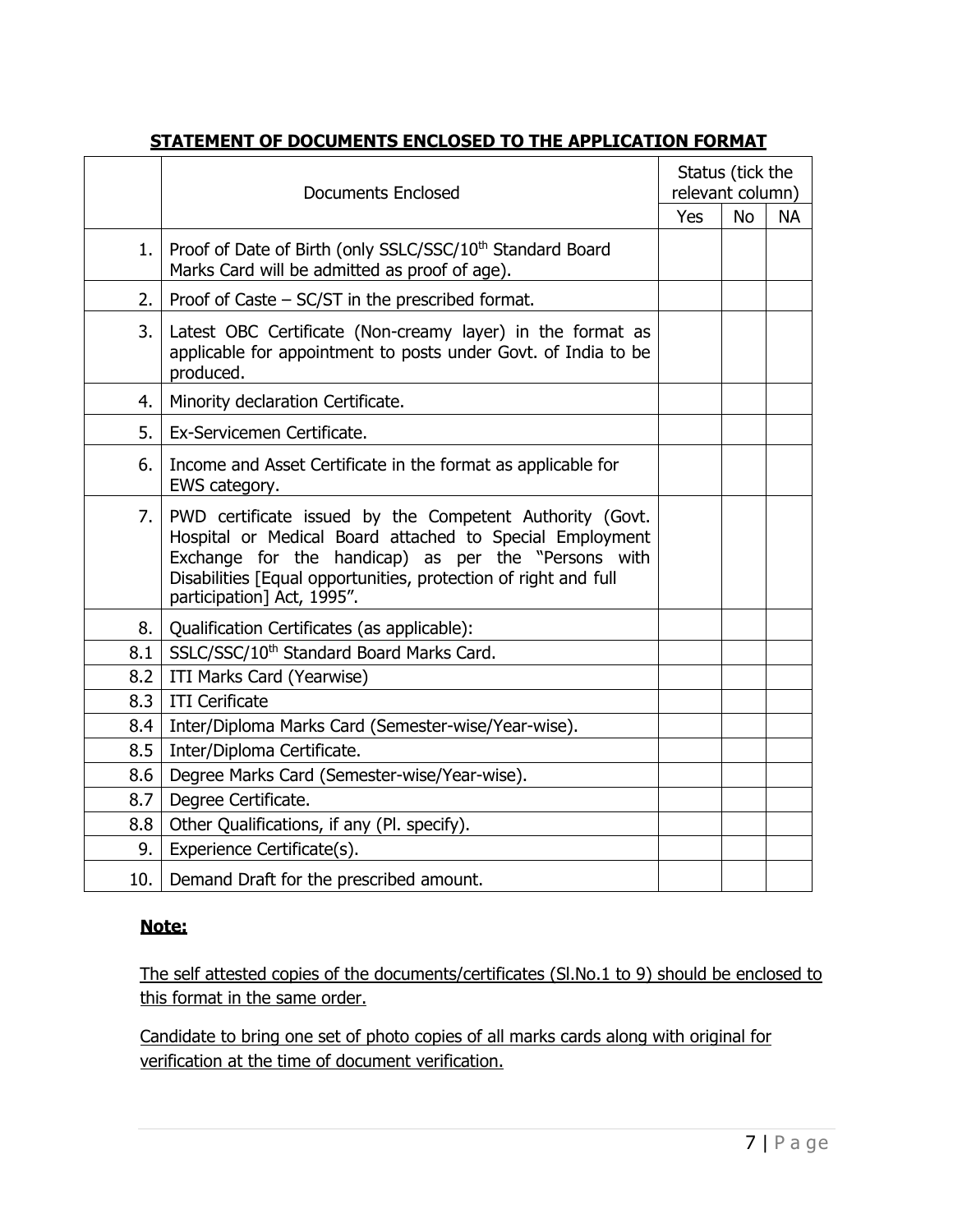Affix Passport size photo

#### **Whent HMT LIMITED**

| '''''' LI''L'E                            |  |  |  |  |  |  |  |  |
|-------------------------------------------|--|--|--|--|--|--|--|--|
| Regd. Off: HMT Bhavan, #59, Bellary Road, |  |  |  |  |  |  |  |  |
| <b>BANGALORE - 560 032.</b>               |  |  |  |  |  |  |  |  |

|                | <b>APPLICATION FOR THE POST OF :</b>                                                                    |                   |                    |           |                |                    |    |                     | Advt. Ref. No. & Date:                |            |                         |                         |  |
|----------------|---------------------------------------------------------------------------------------------------------|-------------------|--------------------|-----------|----------------|--------------------|----|---------------------|---------------------------------------|------------|-------------------------|-------------------------|--|
| $\mathbf{1}$   | Name Mr./ Ms                                                                                            |                   |                    |           |                |                    |    |                     |                                       |            |                         |                         |  |
| $\overline{2}$ | S/o, D/o, W/o                                                                                           |                   |                    |           |                |                    |    |                     |                                       |            |                         |                         |  |
| 3              | Address for<br>communication<br>(With PIN Code)                                                         |                   |                    |           |                |                    |    |                     |                                       |            |                         |                         |  |
| 3.1            | Telephone Nos.<br>(with STD code)                                                                       |                   | Office             |           |                |                    |    |                     | Residence.                            |            |                         |                         |  |
| 3.2            | <b>Mobile No</b>                                                                                        |                   | 1.                 |           |                |                    |    |                     | 2.                                    |            |                         |                         |  |
| 3.3            | E-mail Id                                                                                               | $\mathbf{1}$<br>2 |                    |           |                |                    |    |                     |                                       |            |                         |                         |  |
|                | Date of Birth                                                                                           | (as               |                    | <b>DD</b> | M <sub>M</sub> |                    | YY |                     |                                       |            | ΥY                      | МM                      |  |
| 4              | per Matric./<br>SSLC/SSC<br>certificate)                                                                |                   |                    |           |                |                    |    |                     | Age (as on<br>date of<br>application) |            |                         |                         |  |
| 5              | Caste/Category<br>(Tick appropriate                                                                     |                   | <b>SC</b>          | <b>ST</b> | <b>OBC</b>     | <b>GEN</b>         | PH | <b>MINORIT</b><br>Υ |                                       | <b>EWS</b> |                         |                         |  |
|                | column)<br>Qualification (self attested Xerox copies of all marks cards & degree certificates are to be |                   |                    |           |                | enclosed)          |    |                     |                                       |            |                         |                         |  |
| 6              | Yr of<br>Exam passed<br>passing                                                                         |                   | Full/ part<br>time |           |                | Course<br>Duration |    |                     | University/<br>Institution            |            | Aggt. %<br><b>Marks</b> | Speci<br>alisa-<br>tion |  |
| 6.1            |                                                                                                         |                   |                    |           |                |                    |    |                     |                                       |            |                         |                         |  |
| 6.2            |                                                                                                         |                   |                    |           |                |                    |    |                     |                                       |            |                         |                         |  |
| 6.3            |                                                                                                         |                   |                    |           |                |                    |    |                     |                                       |            |                         |                         |  |
| 6.4            |                                                                                                         |                   |                    |           |                |                    |    |                     |                                       |            |                         |                         |  |
| 6.5            |                                                                                                         |                   |                    |           |                |                    |    |                     |                                       |            |                         |                         |  |
| 6.6            |                                                                                                         |                   |                    |           |                |                    |    |                     |                                       |            |                         |                         |  |